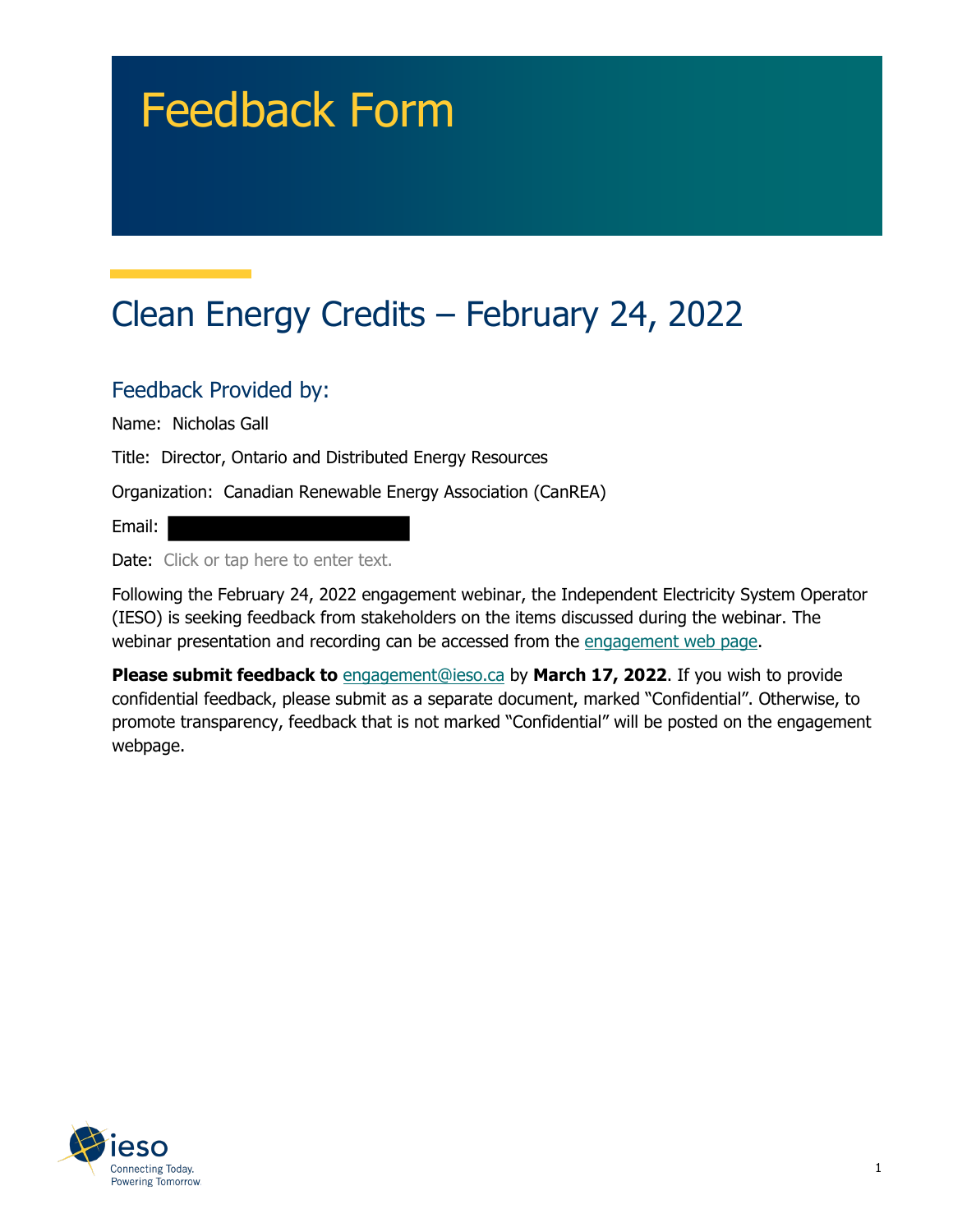<span id="page-1-0"></span>What are the key opportunities and challenges the IESO should be aware of in developing a voluntary clean energy market?

CanREA supports this direction from the Minister of Energy to the IESO to investigate options for the development of a CEC market. The province should seize this opportunity to work with prospective buyers of renewable electricity to invest in Ontario's clean technology economy at this pivotal moment for the province's electricity system.

There is rapidly growing global demand for the sourcing of renewable energy credits as part of corporate and institutional ESG mandates, and the voluntary sourcing of unbundled clean energy credits are one possible approach for these off-takers to meet these targets. In 2019, the RE100 global coalition of businesses committed to 100% renewable electricity reported that their more than 260 members collectively sourced over 120 TWh of renewable electricity either through unbundled purchases of environmental attributes (EAs) (42%), contracts with electricity suppliers (30%), bilateral Power Purchase Agreements (PPAs) (26%), or on-site generation (principally rooftop solar)  $(2.5%)<sup>1</sup>$  $(2.5%)<sup>1</sup>$  $(2.5%)<sup>1</sup>$ . Going forward, there could and should be a role for each of these clean energy procurement mechanisms in the Ontario context. While we understand the focus a voluntary market at this time, it seems prudent to consider a future where a compliance market may need to exist, particularly in light of the Federal Government's launch of the Clean Electricity Standard consultation. [2](#page-1-0)

For Ontario, this global demand for clean electricity represents a valuable opportunity to drive new private sector investment into the province's generation capacity to help maintain the our clean electricity advantage, which is in turn critical to attracting jobs and economic development, and ensuring that the province achieves our Paris Agreement target of reducing emissions by 30% below 2005 levels by 20[3](#page-1-0)0<sup>3</sup>. Absent substantial new investment in non-emitting generation capacity, the IESO 2021 Annual Planning Outlook envisions the province nearly doubling electricity sector GHG emissions to 11.9 million tonnes annually by 2030.<sup>[4](#page-1-0)</sup> This would present a severe threat to the province's economic competitiveness as a clean electricity jurisdiction.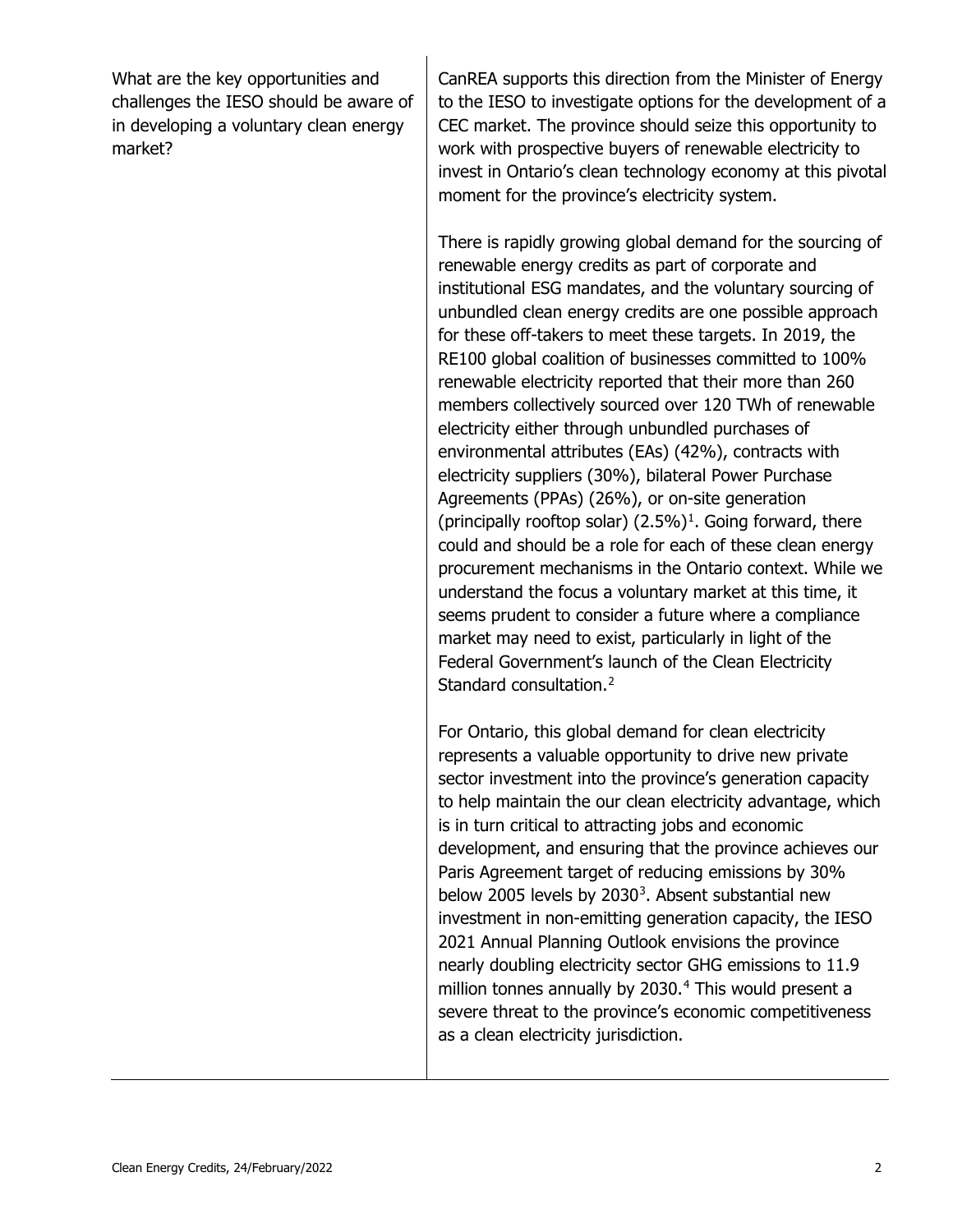| Which design considerations outlined in<br>this presentation are most important to<br>you and why? | CanREA has a number of concerns with the design<br>considerations outlined in this presentation. Our highest<br>priority design consideration is the extent to which a future<br>CEC market structure will incent new development of non-<br>emitting generation assets in Ontario. |
|----------------------------------------------------------------------------------------------------|-------------------------------------------------------------------------------------------------------------------------------------------------------------------------------------------------------------------------------------------------------------------------------------|
|----------------------------------------------------------------------------------------------------|-------------------------------------------------------------------------------------------------------------------------------------------------------------------------------------------------------------------------------------------------------------------------------------|

| <b>Topic</b>                                                                                   | <b>Feedback</b> |
|------------------------------------------------------------------------------------------------|-----------------|
| What other design considerations should   See "General comments/feedback"<br>IESO be aware of? |                 |

# Engagement Process

| <b>Topic</b>                            | <b>Feedback</b>                                          |
|-----------------------------------------|----------------------------------------------------------|
| Which stakeholder groups and/or design  | The perspective of renewable asset developers and owners |
| topics are most important to include in | with first-hand experience of CEC markets in other       |
| the planned focus group discussions?    | jurisdictions would be extremely important.              |

| <b>Topic</b>                            | <b>Feedback</b>                                        |
|-----------------------------------------|--------------------------------------------------------|
| Are there any additional engagement     | CanREA would strongly recommend additional stakeholder |
| opportunities the IESO should consider? | meetings prior to the July report-back date.           |

| Yes, and we would be able to bring forward the<br>perspectives of CanREA members with significant first-hand                                                                                                                                                                                                                                                                                                                                                                                                                     |
|----------------------------------------------------------------------------------------------------------------------------------------------------------------------------------------------------------------------------------------------------------------------------------------------------------------------------------------------------------------------------------------------------------------------------------------------------------------------------------------------------------------------------------|
| experience from REC markets in other jurisdictions to<br>participate in technical sessions. As the IESO is aware, a<br>number of significant barriers currently exist in Ontario to<br>support a growing corporate PPA market $-$ notably the<br>Global Adjustment and lack of clarity on how bilateral<br>contracts could be struck competitively and how utilities<br>could implement green pricing programs. An additional<br>session to discuss barriers to corporate investment in the<br>Ontario market would be valuable. |
|                                                                                                                                                                                                                                                                                                                                                                                                                                                                                                                                  |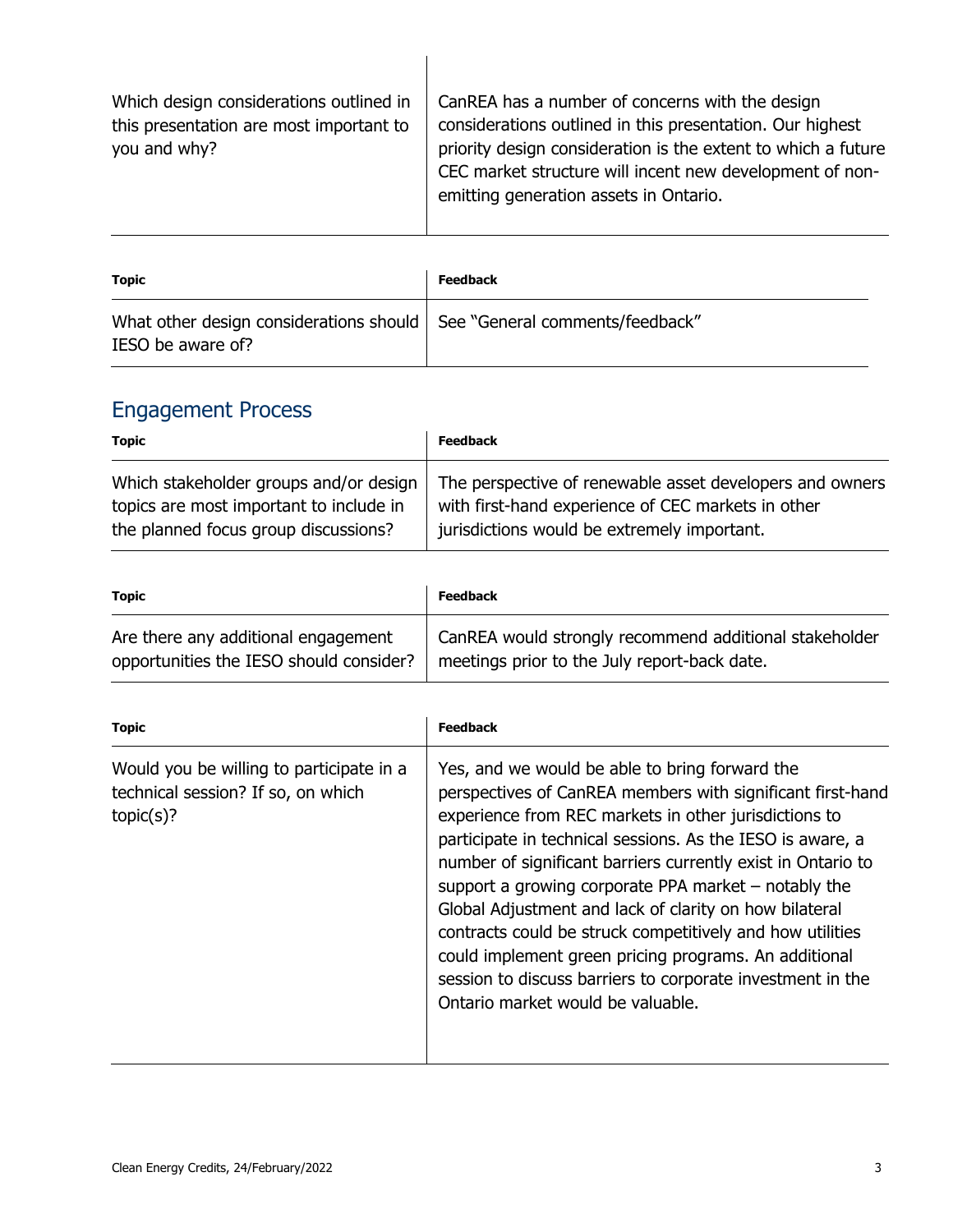### General Comments/Feedback

In terms of best practice for clean energy sourcing for corporate buyers, RE100 recommends that their members "source more directly, through on-site generation or long-term agreements when possible. The rise of PPAs indicates that members want more effective, impactful procurement methods to reach 100% renewable electricity, which are likely to bring new renewables onto the grid and reduce costs." CanREA concurs with this view and would urge the IESO to prioritize a CEC approach that maximizes the potential contribution of new non-emitting generation capacity to the Ontario grid.

As was raised during the February 24 stakeholder meeting, in a very real sense Ontario consumers have already paid for and continue to pay for the province's current 94% non-emitting grid through the Global Adjustment and, since the implementation of the Comprehensive Electricity Plan (2021), through their tax dollars. To the extent that monetization of the EAs from existing contracted generation helps to decarbonize the electricity consumption for the buyers of these attributes, it implicitly increases the emissions intensity of the grid for all other consumers and thus potentially reduces their own ability to meet corporate ESG objectives, despite the fact that they have paid and will continue to pay for the exact same generation mix.

While there may be a role for the monetization of unbundled EAs from contracted assets, it is important to bear in mind that without appropriate design, this approach risks undermining the economic prospects for new non-emitting generation by diminishing what could be an important market signal for the development of urgently needed new assets.

#### **Different tiers of CECs**

To this end, CanREA proposes that the IESO clearly define separate tiers of CECs according to specific characteristics of the generation assets. There are numerous examples from other jurisdictions of the use of hierarchies to differentiate between CECs of different value. The highestvalue credits would be generated from new-build ("new-build" herein includes repowered and/or expanded projects) wind, solar and low-impact hydropower (i.e. "Tier 1"); the next-highest from existing wind, solar and low-impact hydro currently under long-term contact ("Tier 2"), and lastly nuclear and large-scale hydropower ("Tier 3"). Credit hierarchies differentiating between new-build renewables, "maintenance" of existing renewables, and other non-emitting generation including nuclear are already well established in Ontario's neighbouring markets.<sup>[5,](#page-3-0) [6](#page-3-1)</sup>

According to RE100 criteria, additionality is a key quality criterion for GHG emissions reduction projects stipulating that the project would not have been implemented in a baseline or "business-as-

ł

<span id="page-3-0"></span><sup>5</sup> PJM Environmental Information Services: "Comparison of Renewable Portfolio Standards (RPS) Programs in PJM States" (2022), available from: [https://www.pjm-eis.com/~/media/pjm-eis/documents/rps-comparison.ashx](https://www.pjm-eis.com/%7E/media/pjm-eis/documents/rps-comparison.ashx)

<span id="page-3-1"></span><sup>&</sup>lt;sup>6</sup> NYSERDA: "LSE Obligations" (2022) – available from:<https://www.nyserda.ny.gov/All-Programs/Clean-Energy-Standard/LSE-Obligations>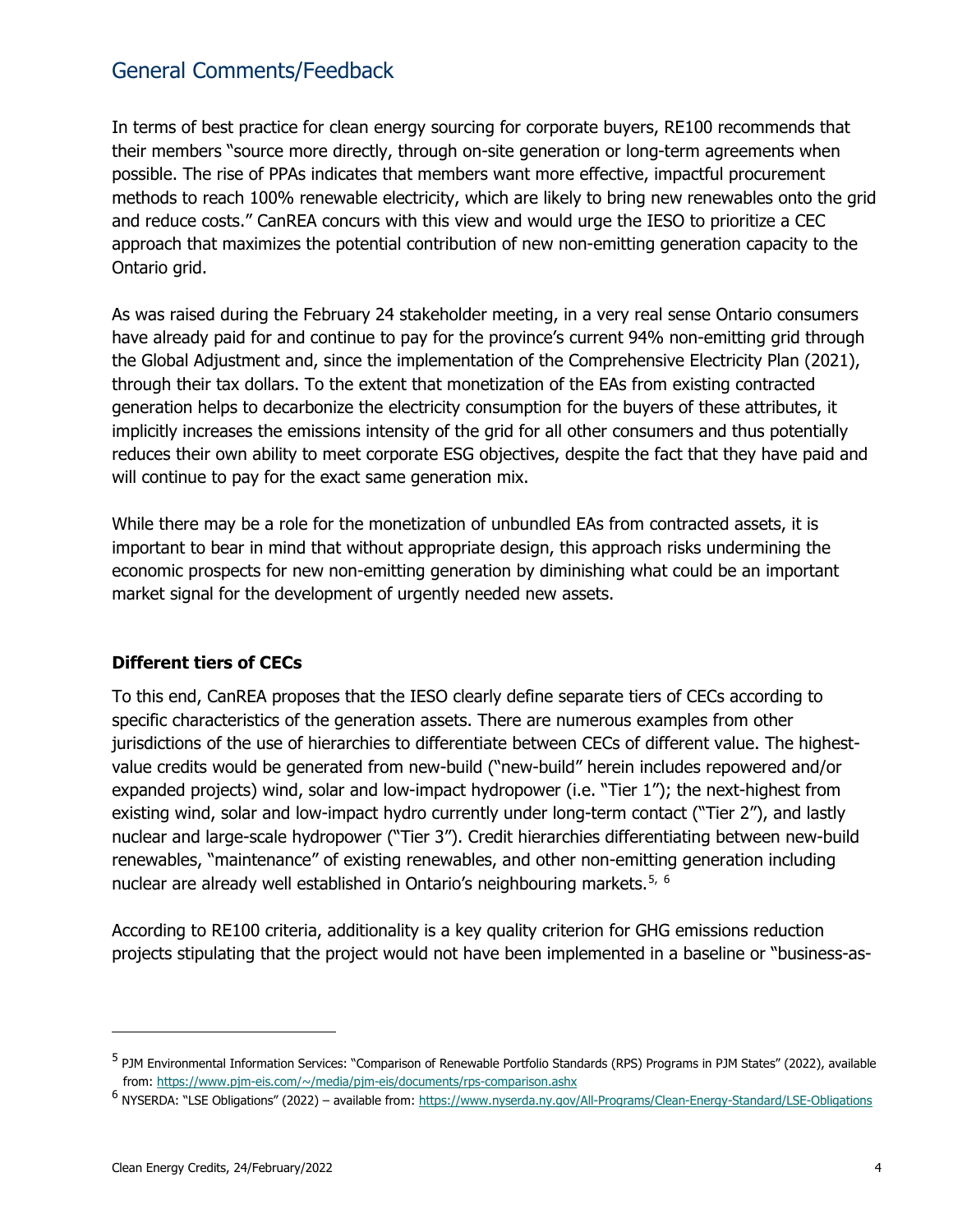usual" scenario.<sup>[7](#page-4-0)</sup> By this standard, any new-build wind, solar and low-impact hydropower asset developed in Ontario and financed at least partially based on the monetization of EAs would qualify as a generator of Tier 1 CECs.

The IESO envisions the monetization of future EAs as an important component of the revenue stack for new generation assets developed under the LT-RFP or future procurements. It is unlikely that any new-build generation assets will be developed in Ontario other than through these procurement processes for the foreseeable future. To ensure that this urgently required new generating capacity is built, it is important that the IESO take steps to safeguard the value of the future EAs from these assets. As the IESO appears to be only contemplating a voluntary CEC market mechanism at this time, there are limited options for protecting the value would be through clearly extremely clear differentiation between these different tiers of CECs according to highly specific criteria. Another option would be to incrementally retire Tier 2 CECs from existing, contracted generation assets as new Tier 1 generators are brought online through the procurement processes.

#### **Consumer preference**

In terms of which "clean" energy options consumers in Ontario would prefer and would be likely to use in order to meet their clean energy objectives, all available evidence from other markets indicates that credits generated from wind, solar and run-of-river hydro will be the most sought after, and credits associated with new-build generation will be preferable for consumers with corporate/institutional sustainability mandates requiring them.

CanREA is not aware of another market that has successfully implemented a voluntary CEC market encompassing credits for nuclear, although New York, New Jersey, Connecticut, and Pennsylvania have implemented or are in the process of implementing mandatory CECs for nuclear as part of a utility compliance approach.

#### **Integration of energy storage**

Leading global businesses with ambitious corporate ESG policies are seeking to acquire credits not just to offset the volume of their electricity consumption, but to match their consumption with 100% renewable electricity on a 24/7, hour-by-hour basis, including through the use of energy storage. For example, last year Google entered into a PPA with Engie to source round-the-clock energy to cover 80% of Google's German operations, through a 140 MW portfolio of new and re-powered wind, solar and energy storage at 23 sites throughout Germany, and announced the procurement of 350 MW of solar PV and between 250 - 280 MW of battery storage at one or more hybrid projects in Nevada to power its data centres in the state. As Ontario looks to enable the development of hybrid generation-plus-storage assets in the province<sup>[8](#page-4-1)</sup>, potential demand for real-time matching of renewable generation to a prospective off-taker's load ought to be considered as a tool to help developers to finance these upgrades to existing sites, as well as the development of new assets.

ł

<span id="page-4-0"></span> $7$  RE100 Technical Advisory Group: "Making credible renewable electricity usage claims" (2016) – Available from: <https://www.there100.org/sites/re100/files/2020-09/RE100%20Making%20Credible%20Claims.pdf>

<span id="page-4-1"></span><sup>8</sup> IESO Hybrid Integration Project: [https://www.ieso.ca/en/Sector-Participants/Engagement-Initiatives/Engagements/Hybrid-Integration-](https://www.ieso.ca/en/Sector-Participants/Engagement-Initiatives/Engagements/Hybrid-Integration-Project)[Project](https://www.ieso.ca/en/Sector-Participants/Engagement-Initiatives/Engagements/Hybrid-Integration-Project)